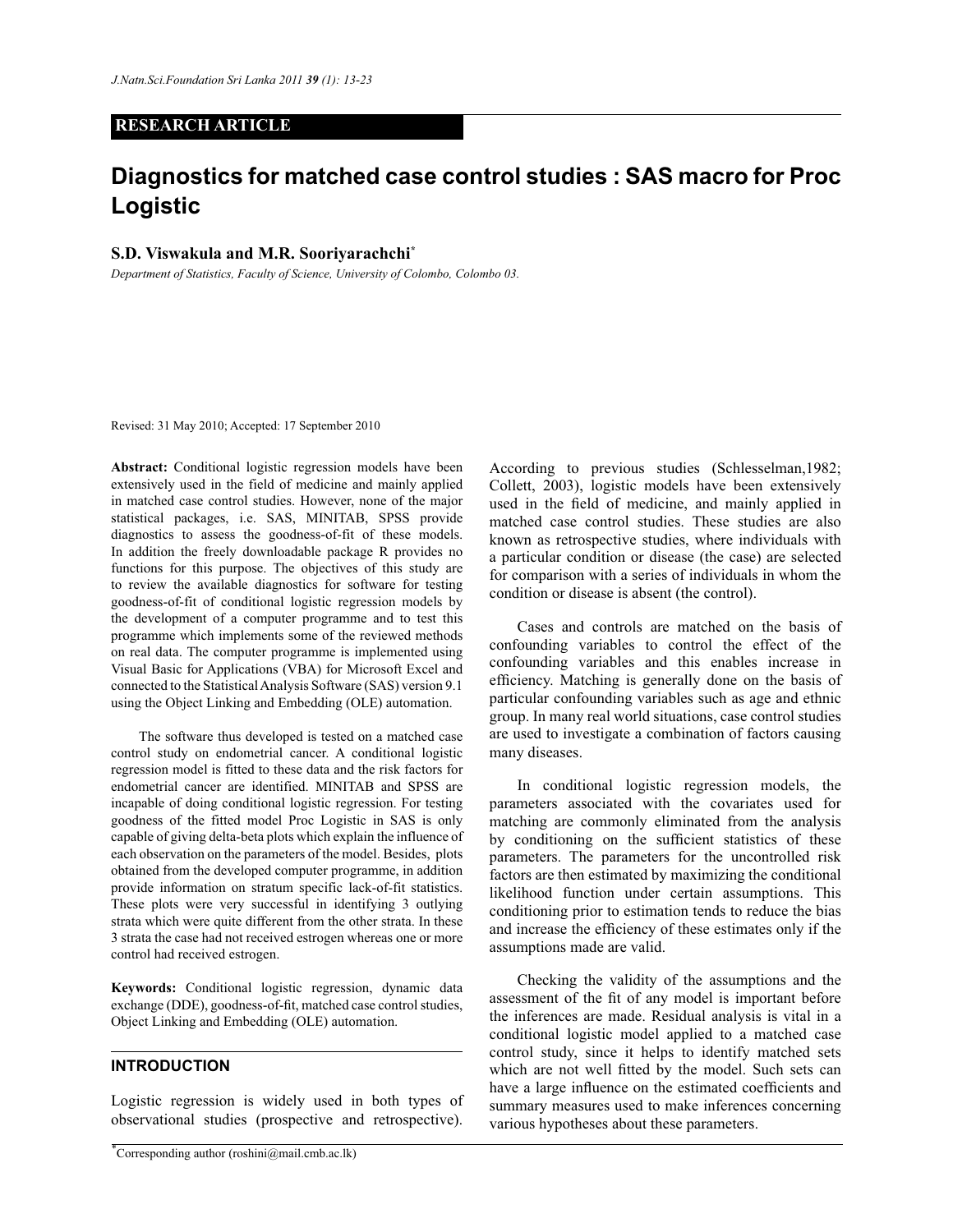Assessment of the adequacy of these assumptions is seldom undertaken in practice. The lack of proper tools in frequently used statistical packages (i.e. SAS® , MINITAB, SPSS) is largely responsible for this neglect. Hence development of such tools and guidance on its usage is important. While MINITAB and SPSS provide no facilities for conditional logistic regression, SAS and EGRET have facilities for conditional logistic regression but except for delta-beta plots, no other goodness-of-fit statistics are given in either package. SAS by far is the more user-friendly compared to EGRET, thus development of this tool is considered for SAS.

 The objectives of this paper are to review the literature on testing the goodness-of-fit of the conditional regression model and to develop a computer programme implementing those available methodologies and illustrate the methodologies using a matched case control data set.

# **The conditional logistic regression model for matched case control studies**

Until recently, large multivariate studies of disease incidence have been analyzed as a series of bivariate tables. This approach can lead to over-interpretation of individual findings due to the fact that a multiplicity of tables cannot adequately represent complex interactions between the many variables under study. To help alleviate these problems, logistic regression models were introduced (Breshlow & Day, 1980) for use in prospective and retrospective studies. When the matching is done, conditional logistic regression is used to adjust for the effects of matching variables. The use of intrinsically nonlinear models is increasing in epidemiology, especially in the analysis of case-control studies by various extensions of the multiple logistic model (Moolgavkar *et al*., 1984). The parameter estimation of conditional logistic regression models for matched case control studies using the conditional likelihood has also been explained (Collett, 2003).

# **Diagnostics for the conditional logistic regression model**

*Testing goodness-of-fit*: Pregibon(1984) explains a procedure for goodness-of-fit testing in conditional logistic regression models. This section summarizes this procedure.

Suppose the data consists of *n* matched sets and the i<sup>th</sup> set contains one case and m<sub>i</sub> controls. Let  $Y_i = (Y_{i0},..., Y_{i m_i})$ be the vector of case control indicators for the i<sup>th</sup> set, where  $Y_{ii}$ =1 if the j<sup>th</sup> subject is a case and  $Y_{ii}$ =0 for a control  $(0 \le j \le m_i, 1 \le i \le n)$ . Also, let  $\pi_{ij} = Pr(Y_{ij} = 1 / x_{ij}, \omega_i)$ , where  $x_{ii}$  is a p×1 vector of covariates for the j<sup>th</sup> subject in the i<sup>th</sup> set, and  $\omega$ <sub>i</sub> is a vector of matching variables. Assume that  $\pi_{ij}$  follows the logistic model

$$
\log\left(\frac{\pi_{ij}}{1-\pi_{ij}}\right) = \alpha_i + \gamma' + \beta' x_{ij} \,. \tag{1}
$$

where  $\alpha_i$  is the effect of the i<sup>th</sup> matched set,  $\gamma$  is the overall mean and  $\beta$  is the vector of parameter coefficients associated with the covariates  $x_{ij}$ .

Assuming independent responses, the appropriate conditional likelihood for inference on *β* is

$$
L_{\beta} = \Pr(Y_1 = y_1, ..., Y_n = y_n / S) = \frac{\exp\left(\beta' \sum_{ij} y_{ij} x_{ij}\right)}{\prod_{i=1}^n \sum_{h=0}^{m_i} \exp(\beta' x_{ih})}
$$

where *S* is the event that  $\sum_{j} Y_{ij} = 1$ ,  $i = 1,...,n$ . The set effects  $\alpha_i$  and  $\gamma$  were eliminated from the likelihood by conditioning on the number of cases per matched set. The p×1 statistic  $T = \sum_{ij} Y_{ij} x_{ij}$  is sufficient for  $\beta$  in this conditional distribution. An alternative expression for *L<sup>β</sup>*

is 
$$
L_{\beta} = \prod_{y} u_{y}^{y_{y}}
$$
 where  

$$
u_{y} = u_{y}(\beta) = \exp(\beta' x_{y}) / \sum_{h=0}^{m_{y}} \exp(\beta' x_{ih})
$$

The observed data should be arranged in a way that  $y_{i0}=1$ and  $y_{i0} = 0$  for  $j \le 1$ ,  $i = 1, ..., n$ .

Let 
$$
\hat{\beta}
$$
 be the conditional maximum likelihood estimator  
of  $\beta$ , that is  $\hat{\beta}$  maximizes  $L_{\beta}$ , and set  $u_{ij} = \hat{u}_{ij}(\hat{\beta})$ . Also

let 
$$
\hat{U}_i = diag\left(\hat{u}_{i0},...,\hat{u}_{im_i}\right)
$$
 be the diagonal matrix of

.<br>or fitted values for the i<sup>th</sup> set and define  $\overset{\wedge}{X^{\cdot}_i} = \begin{vmatrix} \overset{\wedge}{x} & \overset{\wedge}{x} \ \overset{\wedge}{x}_{i0} & \ldots & \overset{\wedge}{x}_{im_i} \end{vmatrix}$  $=\left| x_{i0} \right| \dots \left| x_{im_i} \right|$ 

inter vals and tests on  $\beta$  assume that  $\hat{\beta}$  is approximately 3 4 5 6 covariance matrix  $(\tilde{X} \cdot \hat{U} \tilde{X})^{-1}$ , where  $\hat{X}' = [\hat{x}_i | ... | \hat{x}_m]$  and to be the  $p\times(m+1)$  matrix with columns  $\hat{x}_{ij} = x_{ij} - \sum_{h} \hat{u}_{ih} \hat{x}_{ih}$ . Large sample confidence distributed as multivariate normal with mean *β* and  $U = diag(U_1, ..., U_n)$ .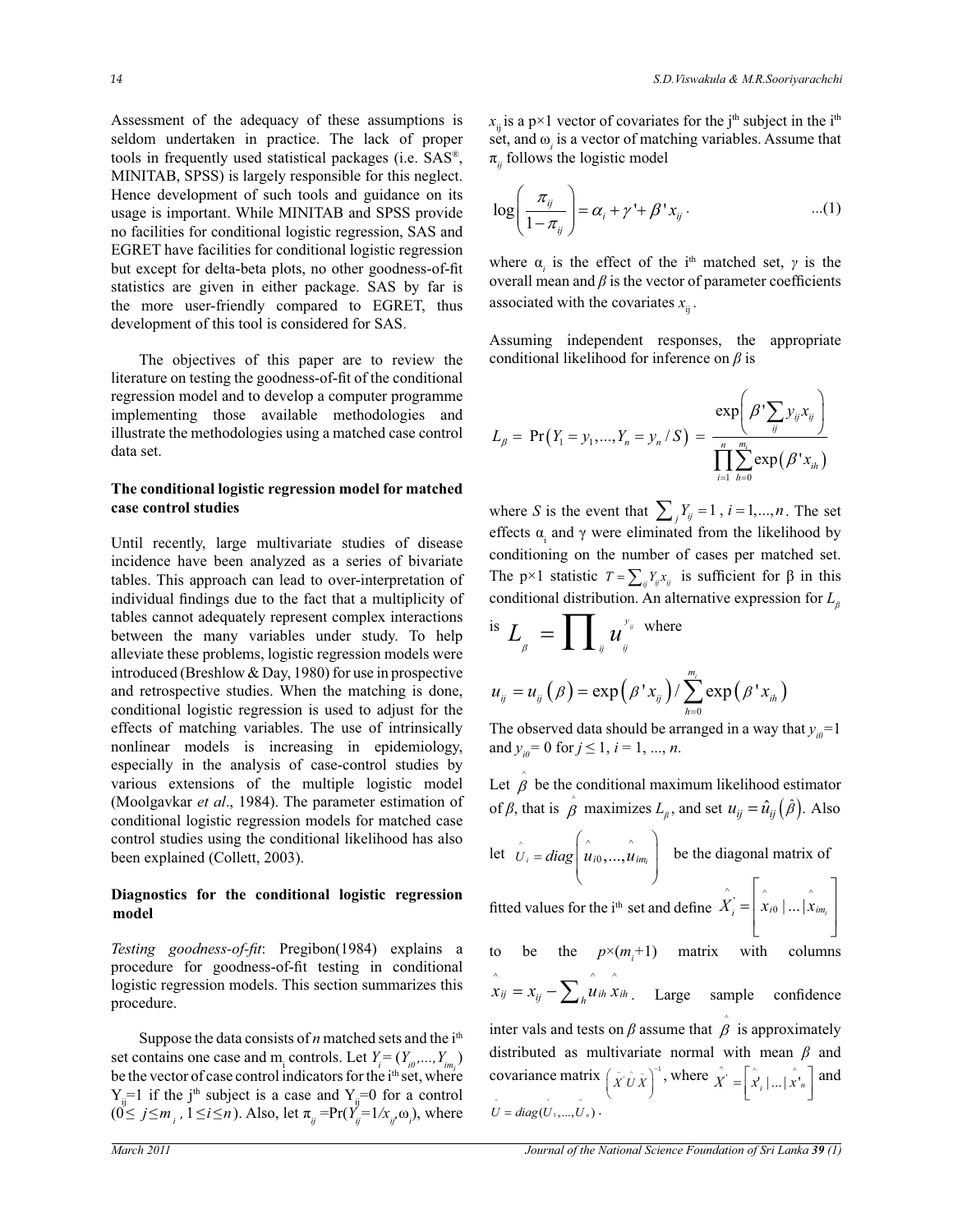The deviance for the following model  
\n
$$
D = -2 \log L_{\hat{\beta}} = -2 \sum_{ij} y_{ij} \log(u_{ij})
$$
 is viewed as a

- set. A previous study (pregibon,1984) modeled deviations global measure of fit over all matched sets. Suppose we are interested in checking the fit of the model to the k<sup>th</sup> matched in the  $k<sup>th</sup>$  set from the logistic model by allowing a separate effect for each subject in this set and comparing this new model with model (1): using a score test. It was shown that the score statistic based on  $L_{\beta}$  is  $s_k = z_k (I - H_k)^{-1} z_k$ where,  $z_{kj} = (z_{k0}, z_{k1}, ..., z_{km})$ , is defined to be

the vector of Pearson residuals for the k<sup>th</sup> set and

$$
z_{kj} = \left(y_{kj} - u_{kj}\right) / u_{kj}^{1/2}, \text{ I is the rank } m_{k} + 1 \text{ identity}
$$

matrix and  $H_k = U_k^{\frac{1}{2}} X_k^{\frac{1}{2}} \left( \sum_{k=0}^{N} X_k^{\frac{1}{2}} \right)^{-1} X_{-k}^{\frac{1}{2}} U_k^{\frac{1}{2}}$  $H_k = U_k \, X_k \, \left( X^t U X \right) \, X^t{}_k \, U_k$ −  $= U_k$   $X_k$   $X U X$   $X'_{k} U_{k}$ .

Pregibon(1984) approximated the null distribution of  $s_k$  with a  $x_{m_k}^2$  distribution, where  $m_k$  is the number of controls in the k<sup>th</sup> matched set. Another study (Hosmer & Lemeshow, 1989) pointed out that by ignoring the off diagonal elements of the Hat matrix (H), an easily computed approximation to these statistics can be obtained, and that this approximation is accurate enough for practical

purposes. The approximation is  $s_i \approx \sum_{k=1}^{m_i} s_k^2$  $s_k \approx \sum_{r_{kj}}^2$ , where *j*

 $\left(1 - h_{ki}\right)^{1/2}$  $\int_{k_j}^{k_j} = \int_{k_j}^{k_j} \left(1 - h_{kj}\right)$  $r_{\rm{v}} = \frac{z_{\rm{v}}}{\sqrt{1 - (1 - \frac{z_{\rm{v}}}{\sqrt{1 - (1 - \frac{z_{\rm{v}}}{\sqrt{1 - (1 - \frac{z_{\rm{v}}}{\sqrt{1 - (1 - \frac{z_{\rm{v}}}{\sqrt{1 - (1 - \frac{z_{\rm{v}}}{\sqrt{1 - (1 - \frac{z_{\rm{v}}}{\sqrt{1 - (1 - \frac{z_{\rm{v}}}{\sqrt{1 - (1 - \frac{z_{\rm{v}}}{\sqrt{1 - (1 - \frac{z_{\rm{v}}}{\sqrt{1 - (1 - \frac{z_{\rm{v}}}{\sqrt{1 - (1 - \frac{$ is the standardized Pearson residual

and  $h_{kj}$  is the j<sup>th</sup> diagonal element of  $H_k$ . The  $h_{kj}$ 's are observation leverages or potentials.

# **Sensitivity analysis**

*Influential diagnostic plots*: Hosmer and Lemeshow (1989) defined the influence diagnostic as

$$
\Delta \hat{\beta}_{W} = \Delta X_{W}^{2} \frac{h_{W}}{1-h_{W}}
$$
 for the j<sup>th</sup> observation in

the  $k<sup>th</sup>$  stratum. These values are plotted against the contribution to the likelihood as in the above case and the plot is denoted as "Individual influence statistic plot". As suggested previously (Moolgavkar *et al*., 1985; Pregibon,1984), the stratum specific total of the influence statistic is used to assess the effect of the data in an entire stratum on the fit of the model. This statistic is denoted

as 
$$
\Delta \hat{\beta}_k = \sum_{j}^{m_j} \Delta \hat{\beta}_{kj}
$$
 (Hosmer & Lemeshow,1989).

*Journal of the National Science Foundation of Sri Lanka 39 (1)* March 2011

These values are plotted against the stratum numbers to identify those strata with exceptionally large values and the corresponding plot is denoted as "Stratum specific influential plot". For these strata, the individual contributions to these quantities should be examined carefully to determine whether the cases and/or controls are the cause of the large values.

# **Standardized residuals** *vs* **leverage plot**

Plotting the sum of squared Pearson residuals \*  $\sum_{i=1}^{m_i}$  2

 $\int_{s}^{x} = \sum_{j}^{2} Z_{kj}^{2}$  against respective leverage values to identify the outlying match sets (Moolgavkar *et al*., 1984) has been recommended and a methodology to identify the high leverage pairs and match sets with large standardized residuals was suggested. It was claimed that if there are d explanatory variables and n matched pairs in the model considered, matched pairs with leverage value greater than 2d/n are high leverage pairs and that matched pairs with standardized residuals greater than the number of controls in a stratum are worse fit by the model.

#### **Residual analysis**

*Chi square probability plot of ordered residuals*: It was suggested that the plot of ordered residuals (*S<sup>k</sup>* ) *vs* percentage points of a chi square distribution can be used to identify the poorly fit matched sets (Pregibon, 1984). Accordingly, linearity in the plots is the null configuration, whereas departures from linearity indicate outliers, and possibly the model differences suggesting that the current model should be augmented.

*Lack-of-fit diagnostic plots*: It was also suggested  $S_k^*$  as a diagnostic, where k denotes the k<sup>th</sup> strata and recommended plotting  $S_k^*$  and highlighting the matched sets where  $S_k^*$  greatly exceeds its estimated expected value of m<sub>k</sub> (Moolgavkar *et al.,* 1984). In this illustration this plot will be denoted as "Stratum specific lack-of-fit statistic plot". Hosmer and Lemeshow(1989) defined the square of the standardized residual,  $r_{\scriptscriptstyle k}$  as the lack-of-fit diagnostic (and denoted it as Δ*X*<sup>2</sup>) for the j<sup>th</sup> observation in the k<sup>th</sup> stratum  $\Delta x_{kj}^2 = r_{kj}^2$  and suggested plotting these values against their fitted values. Collett(2003) explained, that the fitted probabilities of the conditional likelihood model cannot be estimated since likelihood function does not involve the stratum parameters α*<sup>i</sup>* 's. So the fitted values obtained by equation 1 for the fitted *β* values are more like the contribution to the likelihood by the particular observation. Therefore in this illustration, instead of labeling the X axis as fitted values, it will be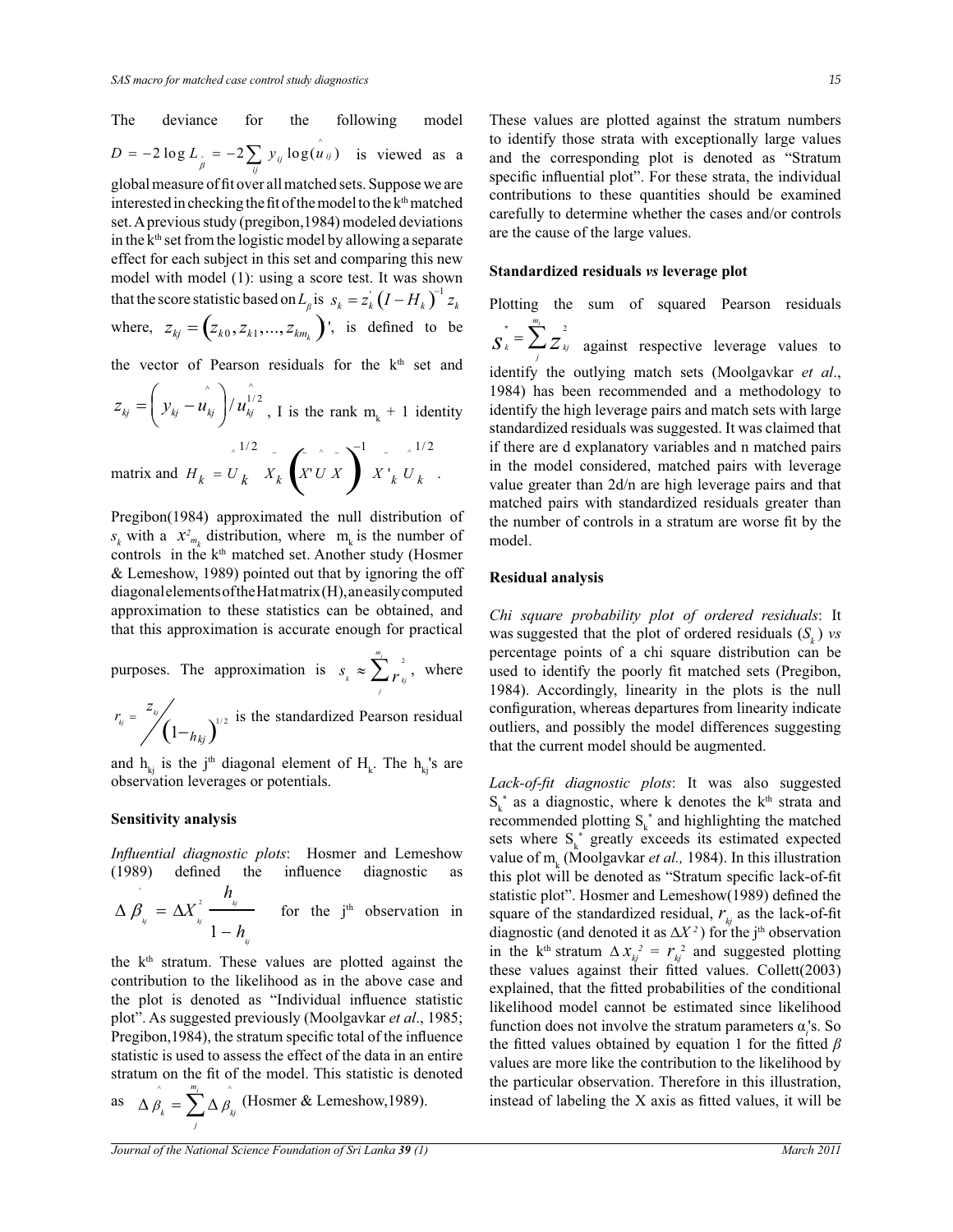labeled as the "Contribution to the likelihood". This plot is denoted as "Individual lack-of-fit statistic plot".

*Computational statistics and programming*: The user friendliness of a computer programme is very important, since it helps the user to do the required analysis of diagnostic checking in this case, without wasting time. One approach is to facilitate the user by providing a graphical user interface (GUI). Therefore, Visual Basic for Applications (VBA) for Microsoft Excel 2003 is used since it permits a GUI for the programme (Hansen, 2004; Roman, 2002; Walkenbach, 2004). In addition Excel gives a massive grid view for the users (256 columns and 65536 rows). To get the parameter estimates and the design matrix for the calculation of goodness-of-fit statistics of a conditional logistics regression model, SAS 9.1 was used (Pennsylvannia State University, 2008; SAS Users Group International, 2008). A summary of the functionality of the programme is given in Figure 1.

 The programme can be easily installed using Excel Add-ins manager. Data set should be opened in sheet 1 of an Excel worksheet before running the programme. The computer programme can be invoked using the Excel menu as in Figure 2 and the name of the programme is MATCHFIT. When the button MATCHFIT is clicked from the menu, the programme is started and, the startup window is given in Figure 3.

 Depending on whether the model has only main effects or whether it has interactions the buttons labeled "main effects only model" or "main effects with interaction model" should be clicked respectively. If the user needs any help in this regard, a summary about the conditional logistic regression model with and without interaction terms can be found at the click of a button.



**Figure 1:** Summary of the functionality

|         | Microsoft Excel - wizard.xls |      |                          |      |                                                       |       |          |                                                  |    |
|---------|------------------------------|------|--------------------------|------|-------------------------------------------------------|-------|----------|--------------------------------------------------|----|
|         |                              |      |                          |      | <b>in B B B B B B サ N &amp; 4 B + J   7 - 0 - 19.</b> |       |          | ath $\Sigma$ $\cdot$ $\frac{1}{2}$ $\frac{2}{A}$ |    |
| : Arial |                              |      |                          |      |                                                       |       |          |                                                  | 83 |
| 图       | File<br>Edit                 | View | Insert Format Tools Data |      | Window.                                               | Help/ | MATCHEIT |                                                  |    |
|         | L5                           |      | ħ.                       |      |                                                       |       | $\omega$ | MATCHFIT                                         |    |
|         |                              | R    |                          |      |                                                       | F     |          |                                                  |    |
|         | <b>SET</b>                   | CASE | AGE                      | GALI | HYP                                                   | OB    |          |                                                  | D  |

**Figure 2:** Starting MATCHFIT from the Excel menu bar



**Figure 3:** Startup window of the programme

| <b>MATCHEIT</b><br><b>Working Directory</b>                                                                                        | Change<br>C:\Documents and Settings\sameera\Desktop\final3\fust      |
|------------------------------------------------------------------------------------------------------------------------------------|----------------------------------------------------------------------|
|                                                                                                                                    | Select the Response variable and then click the<br><b>Add button</b> |
| SET<br>۰<br>٠<br>CASE<br>٠<br><br>AGE<br>GALL<br>HYP<br>OB.<br><b>EST</b><br>DOSE<br><b>DUR</b><br>NON.<br>$\blacksquare$<br>٠<br> | Response Variable<br>Add<br>Remove                                   |
| Cancel                                                                                                                             | <back<br>Finish.<br/>Next&gt;</back<br>                              |

**Figure 4:** Main effects only model start up window



**Figure 5:** Diagnostic plots window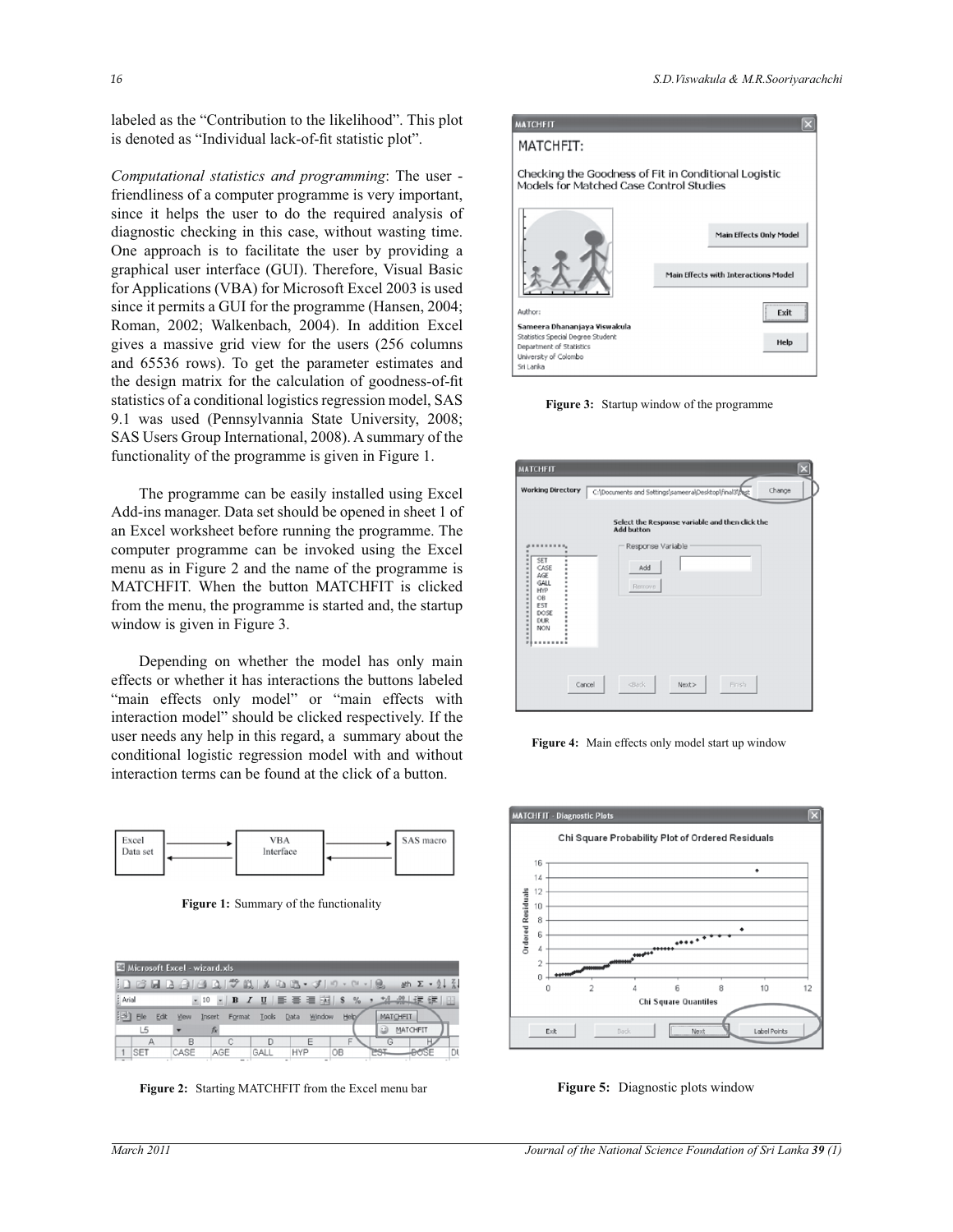| Variable Name | Description                       | Code/Range          |
|---------------|-----------------------------------|---------------------|
| <b>SET</b>    | Matched set indicator             | $1 - 63$            |
| CASE          | Case-control indicator            | $0 =$ Control       |
|               |                                   | $1 = \text{Case}$   |
|               |                                   |                     |
| <b>AGE</b>    | Age in years                      | $55 - 83$           |
| <b>GALL</b>   | Gallbladder disease               | $0 = No$            |
|               |                                   | $1 = Yes$           |
| <b>HYP</b>    | Hypertension                      | $0 = No$            |
|               |                                   | $1 = Yes$           |
| <b>OB</b>     | Obesity                           | $0 = No$            |
|               |                                   | $1 = Yes$           |
|               |                                   | $9 =$ Unknown       |
| <b>EST</b>    | Estrogen usage                    | $0 = No$            |
|               |                                   | $1 = Yes$           |
| <b>DOSE</b>   | Dose of conjugate                 | $0 = 0$             |
|               |                                   | $1 = 0.3$           |
|               |                                   | $2 = 0.301 - 0.624$ |
|               |                                   | $3 = 0.625$         |
|               |                                   | $4 = 0.626 - 1.249$ |
|               |                                   | $5 = 1.25$          |
|               |                                   | $6 = 1.26 - 2.50$   |
|               |                                   | $9 =$ Unknown       |
| <b>DUR</b>    | Duration of estrogen use (months) | $0 - 95$            |
|               |                                   | $96 = 96+$          |
|               |                                   | $99 =$ Unknown      |
| <b>NON</b>    | Non-estrogen drug                 | $0 = No$            |
|               |                                   | $1 = Yes$           |

**Table 1:** Description of the variables in the data set

When the programme is started, it reads the Excel data set and gets user inputs to identify the response, stratum variable, continuous variables and categorical variables in the data set as in Figure 4.

 Then the user has to specify the model which should be assessed. SAS® session is started from the VBA programme (Sastips, 2008). Using Object Linking and Embedding (OLE) automation (SAS Customer Support, 2008), variable information is passed to a SAS macro, to automate the process of fitting the model. All the variables are defined as global variables in the SAS macro [North East SAS Users Group (NESUG), 2008]. The user has to set the path of the tab delimited text file which has the relevant data set.

PROC LOGISTIC (SAS version 9.0) is used to fit the conditional logistic regression model with the STRATA statement. The technique used to get parameter estimates from the usual SAS output to a data step is output delivery system (ODS). The design matrix is taken to a data step using the relevant option. Then using dynamic data exchange (DDE) the parameter estimates and the design matrix is taken back to the Excel workbook. The parameter estimates are visible to the user through the VBA interface and if an error occurs during the SAS estimation process, the error can be traced from the SAS log file since ODS ON option is used in the SAS macro.

 Then the relevant statistics are computed and the plots are automatically drawn in the VBA interface. If the user wants to identify the deviated observation in plots, the programme facilitates that requirement as well. This is illustrated in Figure 5 for the chi-square probability plot of ordered residuals. The SAS macro and the algorithms are available on request from the authors.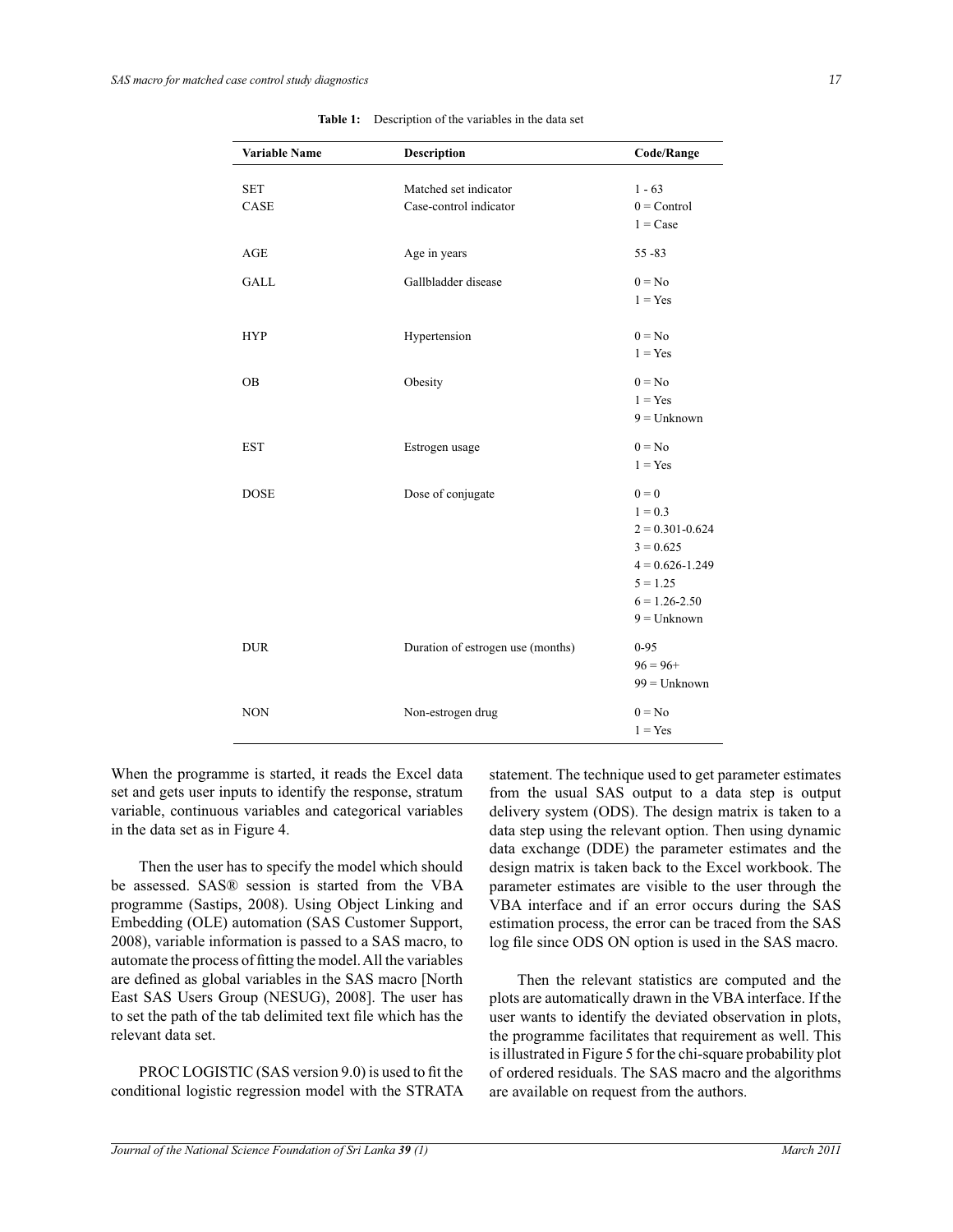#### **Illustration of programmes developed**

#### *Description of the data set*

The methods described and implemented in previous sections are applied to a case control data set of leisure







**6(b)**: Plot of stratum specific influence statistics





**Figure 6:** Plots for sensitivity analysis

world study of endometrial cancer as related to treatment with estrogen for menopausal symptoms and other risk factors. This data set contains 315 records. One case is matched with four controls considering AGE as the confounding variable. Therefore, there are 63 matched sets and 10 variables in the data set. The leisure world study was done in Los Angeles (Mack *et al*.,1976). The variables in the data set are given in Table 1. Each matched pair consists of a case of endometrial cancer (outcome=1) and four controls (outcome=0) matched on the basis of age.

#### **Results of data analysis**

Here CASE is the response variable and AGE is the strata or the matching variable. Since the variable SET is the matched set indicator, it will not be used for modelling. Before going into advanced analysis, univariate analysis is done in order to identify the significant variables. As there are 8 explanatory variables and not all of these need to be significant and included in the model, it is important to have an intermediary stage where univariate analysis is used to identify whether the variables are significant at a liberal level [Collett, (2003) suggests a liberal level of 20%]. This is imperative if the number of explanatory variables is so large that the package does not allow fitting all the variables into the model due to memory constraints. In the univariate analysis, the associations between the response variable and each explanatory variable are considered, while other variables are not adjusted for. Chi square test of association is done, in order to find the significant variables at 20% significance level. Here a liberal significance level of 20% is considered because univariate analysis does not adjust for other variables.

As all the explanatory variables are significant at the 20% level in the univariate analysis, every variable was considered in the modelling. The forward selection method (Agresti, 2002) is used for variable selection. When there is collinearity in the explanatory variables, none of the automatic selection methods including forward selection are appropriate for variable selection. Thus it is assumed that the collinearity in this data set is within manageable limits.

The final model selected is

$$
logit \{P_j(X_{ij})\} = \alpha_j + \beta^{EST} + \beta^{GALL}_{ij} \qquad ...(2)
$$

where  $i = 0, 1, 2,...,4$  and  $j=1, 2, ...63$  and  $P_j(X_{ij})$  is the probability of being a case in the  $j<sup>th</sup>$  strata given explanatory variables  $X_{ii}$  where i corresponds to the i<sup>th</sup> individual and j corresponds to the strata,  $\alpha_j$  is the effect of the  $j<sup>th</sup>$  strata, EST<sub>ii</sub> is the estrogen usage indicator of the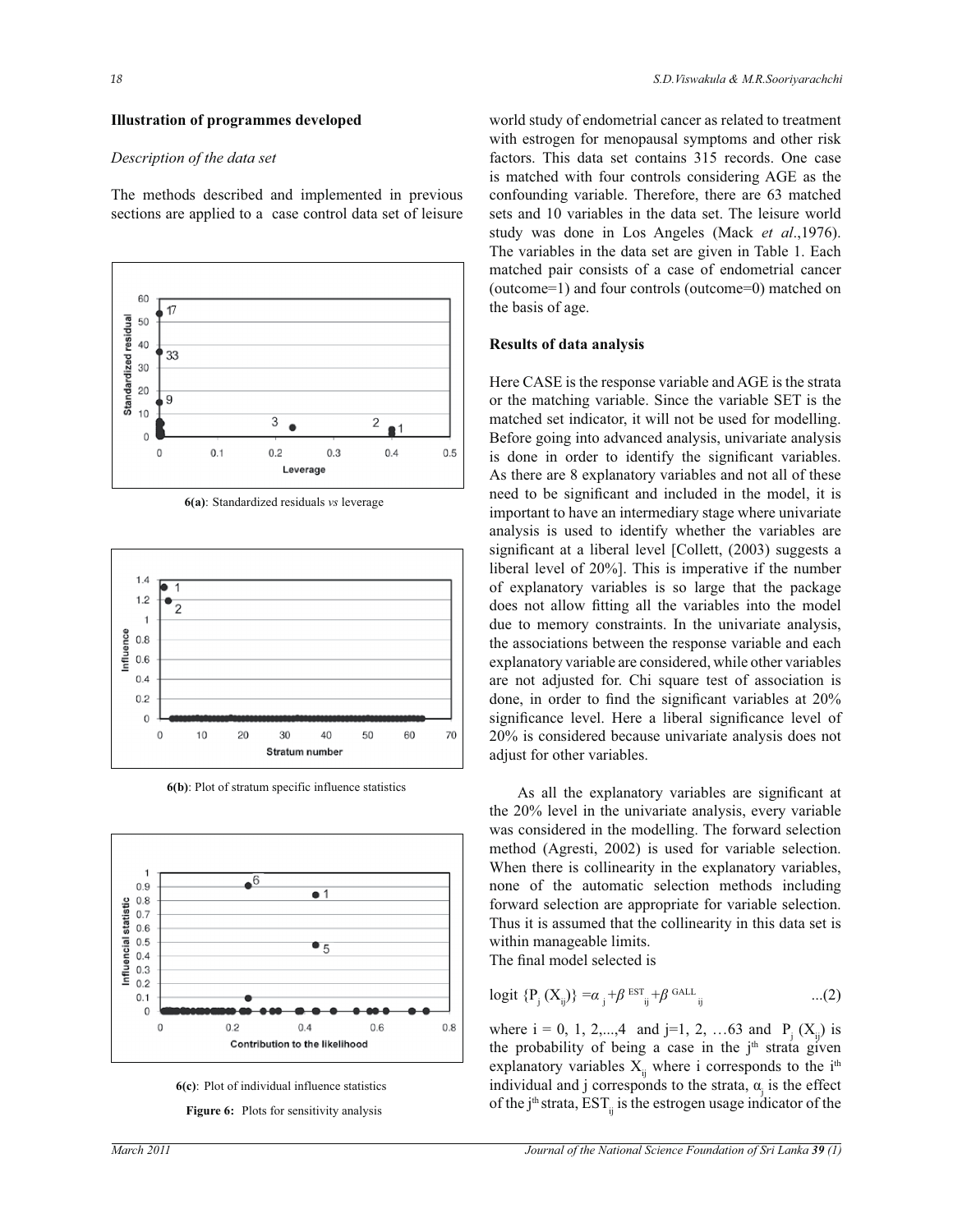

**7(a):** Plot of stratum specific lack-of-fit statistics



**Figure 8:** Chi Square probability plot of ordered residuals

 $i<sup>th</sup>$  individual in the  $j<sup>th</sup>$  strata and  $GALL_{ij}$  is the gallbladder disease indicator for the  $i<sup>th</sup>$  individual in the  $j<sup>th</sup>$  strata.

## **Diagnostic checking**

Goodness-of-fit of the model was checked using the computer programme, which has been developed.

## **Sensitivity analysis**

Figure 6(a) plots standardized residuals versus leverage. For this data set, the value corresponding to  $2d/n = 2 \cdot 2/63 = 0.063492$ . Outlying observations corresponding to matched sets are labelled. Figure 6(a) indicates that matched sets 1, 2 and 3 have high leverage.

 Observations with standardized residuals greater than the number of cases (4) in a stratum, are worse fit by the model. Therefore observations corresponding to matched sets 9, 17 and 33 result in large outliers [Figure 6(a)]. While observations corresponding to matched sets 3, 4, 12, 17,18, 21, 25, 27, 28, 30 and 34 correspond to lesser outliers as these are somewhat away from the remaining observations. Observations 1,2 and 3 have larger leverage values.

 Figure 6(b) is a plot of the stratum specific influence statistic. Here the influence statistic is calculated for each case control matched set. According to previous studies (Moolgavkar *et al.,* 1985; Pregibon, 1984; Hosmer Lemeshow,1989) Figure 6(b) shows that matched sets 1 and 2 are highly influential to the model.

 Figure 6(c) is a plot of individual influence statistic versus the contribution to the conditional logistic likelihood. Hosmer and Lemeshow(1989) claimed that observations with large values of these statistics would be judged to have large influence values. They proposed



**7(b):** Plot of individual lack-of-fit statistics



**7(c):** Chi square probability plot of ordered residuals

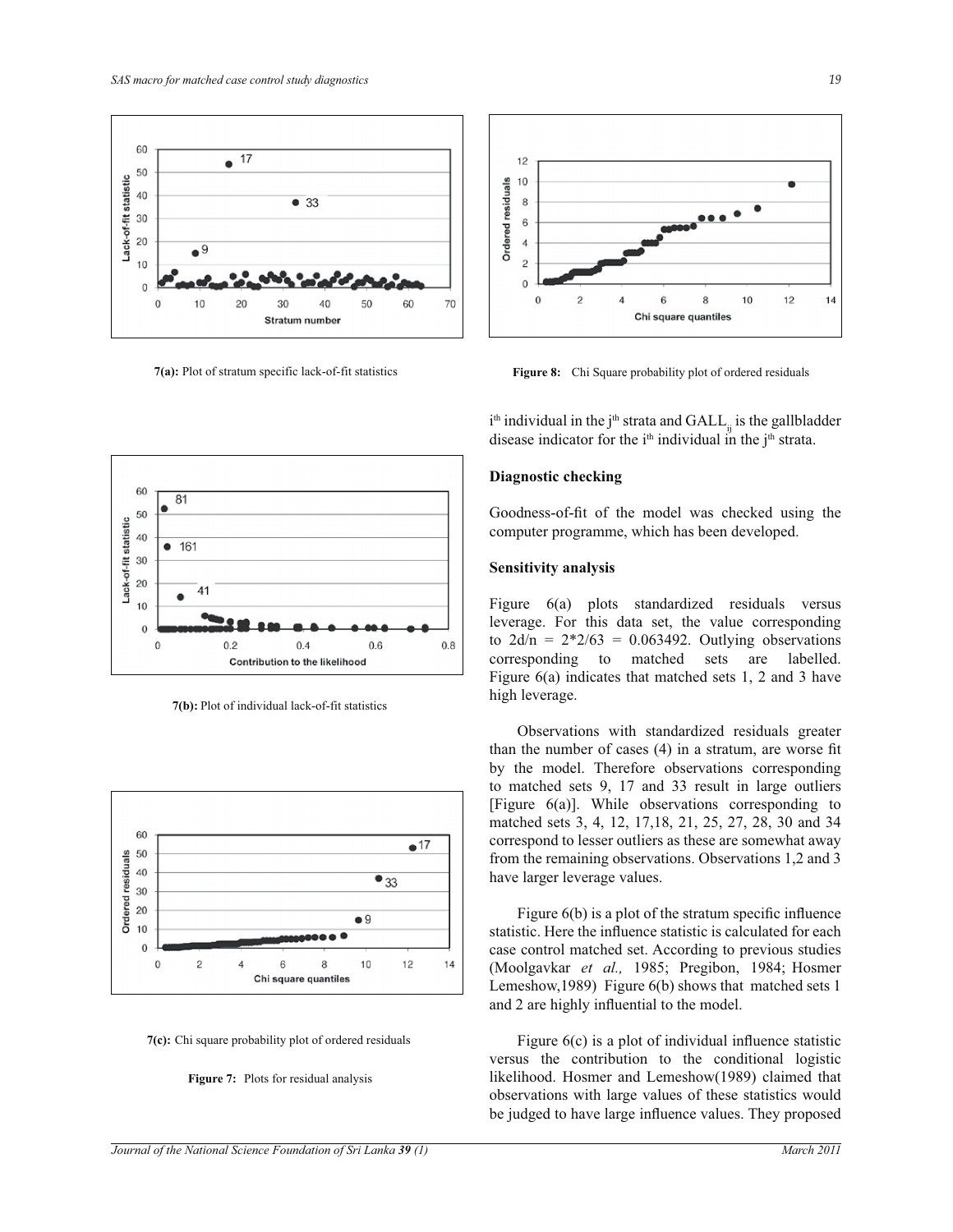that by carefully examining these large values it can be determined, whether case and/or controls are the cause for the large values. From Figure 6(c) it is evident that observations 1, 5 and 6 have significantly large influence values.

 Table 2 shows the data information of the observation number 1, 5 and 6. The value for the response variable is 1 for the case and 0 for the controls. From Table 2 it is apparent that highly influential observation number 1 and 6 are cases whereas 5 is a control.

# **Residual analysis**

Figure 7(a) is a plot of stratum specific lack-of-fit statistics. Matched case control sets are also known as strata and since the lack-of-fit statistic is calculated for each stratum, the term "Stratum-specific" is used. Therefore from Figure 7(a) it can be seen that, matched sets17 and 33 have significantly large lack-of-fit values. The matched set 9 also shows a considerable deviation from the model. This means the matched sets 9, 17 and 33 could be poorly fit by the model.

**Table 2:** Data information of the observation number 1, 5 and 6

|          |    |                |          |                                        | OBS# CASE AGE GALL HYP OB EST DOSE DUR NON |  |
|----------|----|----------------|----------|----------------------------------------|--------------------------------------------|--|
|          |    |                |          |                                        | 1 1 74 0 0 1 1 4 1 1                       |  |
| $\theta$ | 75 |                |          |                                        | $0 \qquad 0 \qquad 1 \qquad 1 \qquad 1$    |  |
|          | 67 | $\overline{0}$ | $\sim$ 0 | $\begin{array}{ccc} 0 & 1 \end{array}$ | 6 1                                        |  |

**Table 3:** Data description of the matched set number 17

| SET | CASE     | AGE | GALL     | <b>HYP</b> | <b>OB</b> | EST      | DOSE     | <b>DUR</b> | <b>NON</b> |
|-----|----------|-----|----------|------------|-----------|----------|----------|------------|------------|
| 17  |          | 70  | $\theta$ | $\Omega$   |           | $\theta$ | $\theta$ | $\theta$   |            |
| 17  | $\Omega$ | 70  |          |            |           | 1        | 2        | $\Omega$   |            |
| 17  | $\Omega$ | 70  | $\theta$ |            |           |          | 3        | $\Omega$   |            |
| 17  | $\Omega$ | 70  | $\theta$ |            |           |          |          | $\theta$   |            |
| 17  | $\Omega$ | 70  | $\theta$ |            |           | $\theta$ | $\Omega$ | $\Omega$   |            |

**Table 4:** Data information of the observation number 41, 81 and 161

|     |    |              |                                | OBS# CASE AGE GALL HYP OB EST DOSE DUR NON |  |
|-----|----|--------------|--------------------------------|--------------------------------------------|--|
|     |    |              |                                |                                            |  |
|     |    |              |                                | 41 1 61 0 0 9 0 0 0                        |  |
| 81  | 70 |              | $0 \qquad 0 \qquad 1 \qquad 0$ | $\overline{0}$                             |  |
| 161 |    | 64 0 1 1 0 0 |                                |                                            |  |
|     |    |              |                                |                                            |  |

Table 5: Details of model 1 and model 2

| <b>Effect</b> | <b>Statistic</b>        | Model 1        | Model 2        |
|---------------|-------------------------|----------------|----------------|
| GALL          | Estimate (level 0)      | $-0.653$       | $-0.747$       |
|               | Odds ratio              | 0.271          | 0.224          |
|               | Standard error          | 0.202          | 0.2172         |
|               | 95% Confidence interval | (0.123, 0.598) | (0.095, 0.526) |
|               | p value                 | 0.0012         | 0.0006         |
| <b>EST</b>    | Estimate (level 0)      | $-1.111$       | $-1.5075$      |
|               | Odds ratio              | 0.108          | 0.049          |
|               | Standard error          | 0.2299         | 0.2973         |
|               | 95% Confidence interval | (0.044, 0.267) | (0.015, 0.157) |
|               | p value                 | < 0.0001       | < 0.0001       |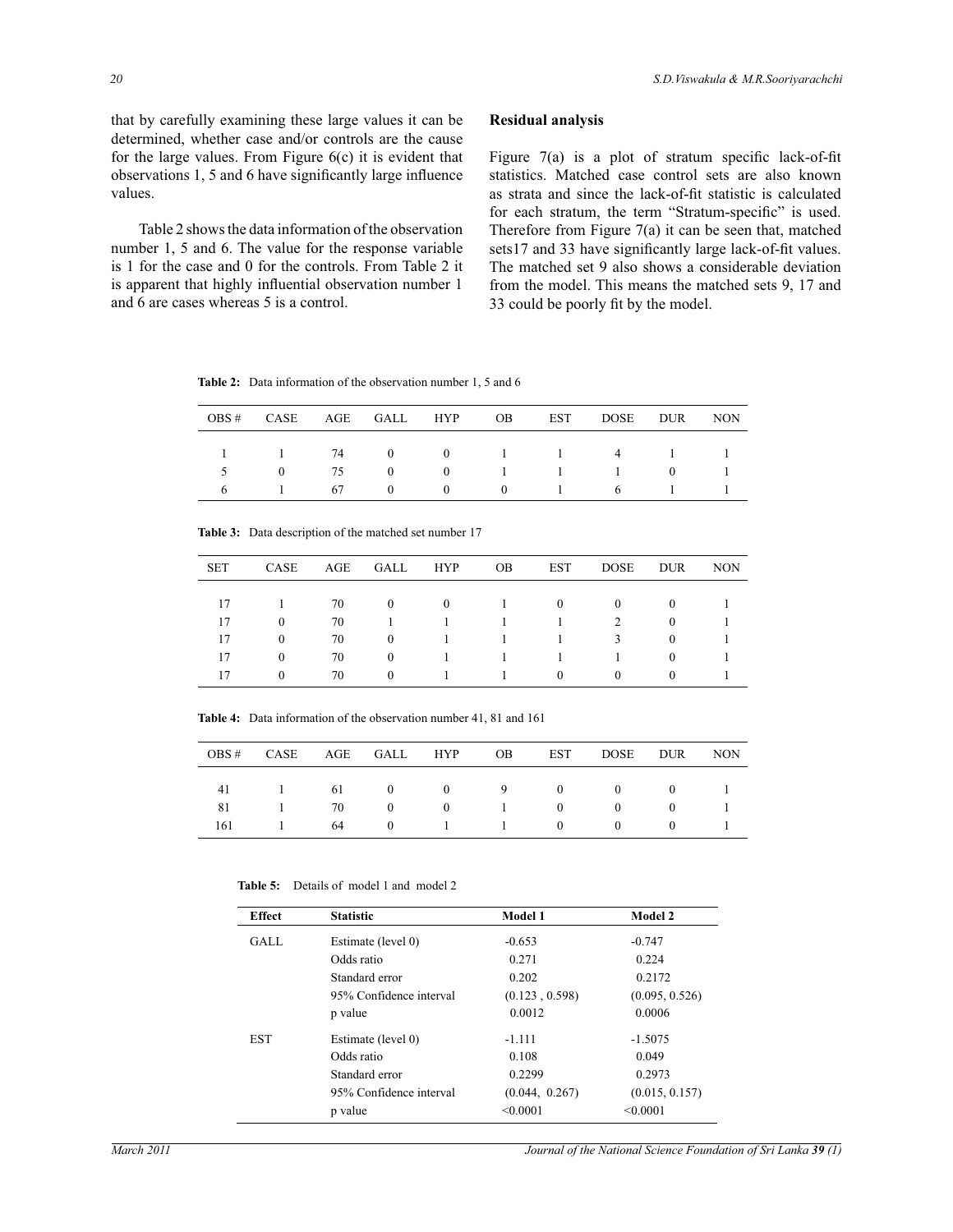The data description of strata 17 is considered for further examination. Table 4 shows the data description of the 17<sup>th</sup> matched set.

In the 17<sup>th</sup> stratum three out of four controls were given estrogen, whereas the corresponding case in the stratum was not (Table 3). Excessive estrogen is associated with most of the risk factors that have been linked to endometrial carcinoma (Rose,1996). Therefore, controls in the stratum 17 have a high risk to be exposed to endometrial cancer than the case. This could be the reason for the lack-of-fit of the particular stratum.

 The similar pattern can be observed for stratum 33 where all the controls are highly exposed to estrogen while the case is unexposed. This could be the reason for the poor fit of matched set number 33.

 Figure 7(b) is a plot of individual lack-of-fit statistic versus the contribution to the conditional logistic likelihood by each observation. Hosmer and Lemeshow(1989) claimed that strata with large values of lack-of-fit statistic would be judged to be poorly fit. From Figure 7(b) it can be seen that observation 81, 161 and 41 are poorly fit by the model.Table 4 shows the data information of the observation number 41, 81 and 161. The value for the response variable is 1 for the case and 0 for the controls.

 The individuals 41, 81 and 161 are cases who have not had gallbladder disease or given estrogen (Table 4). Therefore they may have developed endometrial cancer due to another risk factor (not because of the estrogen use or gallbladder disease). Figure 7(c) gives the chi square probability plot of ordered residuals.

 A previous study (Pregibon, 1984) shows that linearity in the chi square probability plot indicates a well fitting model whereas a departure from linearity shows that the model has to be augmented. Figure  $7(c)$ shows observations corresponding to matched sets 9, 33 and 17 deviate from the linearity. Since Figure 7(c) shows deviation of several strata from linearity, and according to Pregibon(1984) the current model should then be augmented, two-way interaction terms are added to the model [C] one at a time, where

$$
Model [C] = intercept + EST + GALL \qquad ...(3)
$$

However, the results obtained indicated that none of the 2 factor interactions are significant at the 5% level. Agresti (2002) explains that the convention is that if the lower order interactions are non-significant then none of the higher order interactions are included in the

model. Based on this argument as none of the two factor interactions were significant, higher order interactions were not tested. Therefore model C is considered as the best fitting model for this data.

 From the standardized residuals versus leverage plot [Figure 6(a)], stratum specific lack-of-fit statistic plot [Figure 7(a)] and chi square plot of ordered residuals [Figure 7(c)], it is evident that observations 9, 17 and 33 are poorly fitted by the model.

Figures  $6(a)$ ,  $7(a)$  and  $7(c)$  indicate that the matched sets 9, 17 and 33 are not well fitted by the model. Thus a model with these sets removed should be examined. Plots 6(b), 6(c) and 7(b) show individual statum specific statistics that are not well fitted by the model. If these individuals are removed from the data set then our matched case control study would no longer have a constant case to control ratio of 1: k. This situation cannot be handled by the methods developed in this paper, so these additional observations are retained in the new model.

 Therefore the model is fitted with and without the outlying strata 9, 7, 33 in order to examine whether the conclusions arrived at are the same in both cases.

# **Parameter estimates**

Table 5 gives the parameter estimates, odds ratios, standard errors, 95% confidence limits of the odds ratios and p values for the variables selected for model with all the data (Model 1) and for the model without strata 9, 17 and 33 (Model 2).

# **Model for the complete data set (Model 1)**

Table 5 indicates that the effect of both GALL and EST are highly significant. Negative values for both parameter estimates indicate that when the values of the variables increase from 0 to 1 (absent to present) the odds of endometrial cancer increases.

 The results show that the odds of having endometrial cancer for a person who does not use estrogen for menopausal symptoms versus a person who uses estrogen for menopausal symptoms is 0.108. Therefore, a woman who uses estrogen for menopausal symptoms has more than 9 times the odds of developing endometrial cancer than a woman who does not use estrogen for menopausal symptoms. It can be seen that 95 % confidence interval for the odds ratio is  $(0.044, 0.267)$ . Since 1 is not included in the confidence interval the effect of estrogen on endometrial cancer is significant.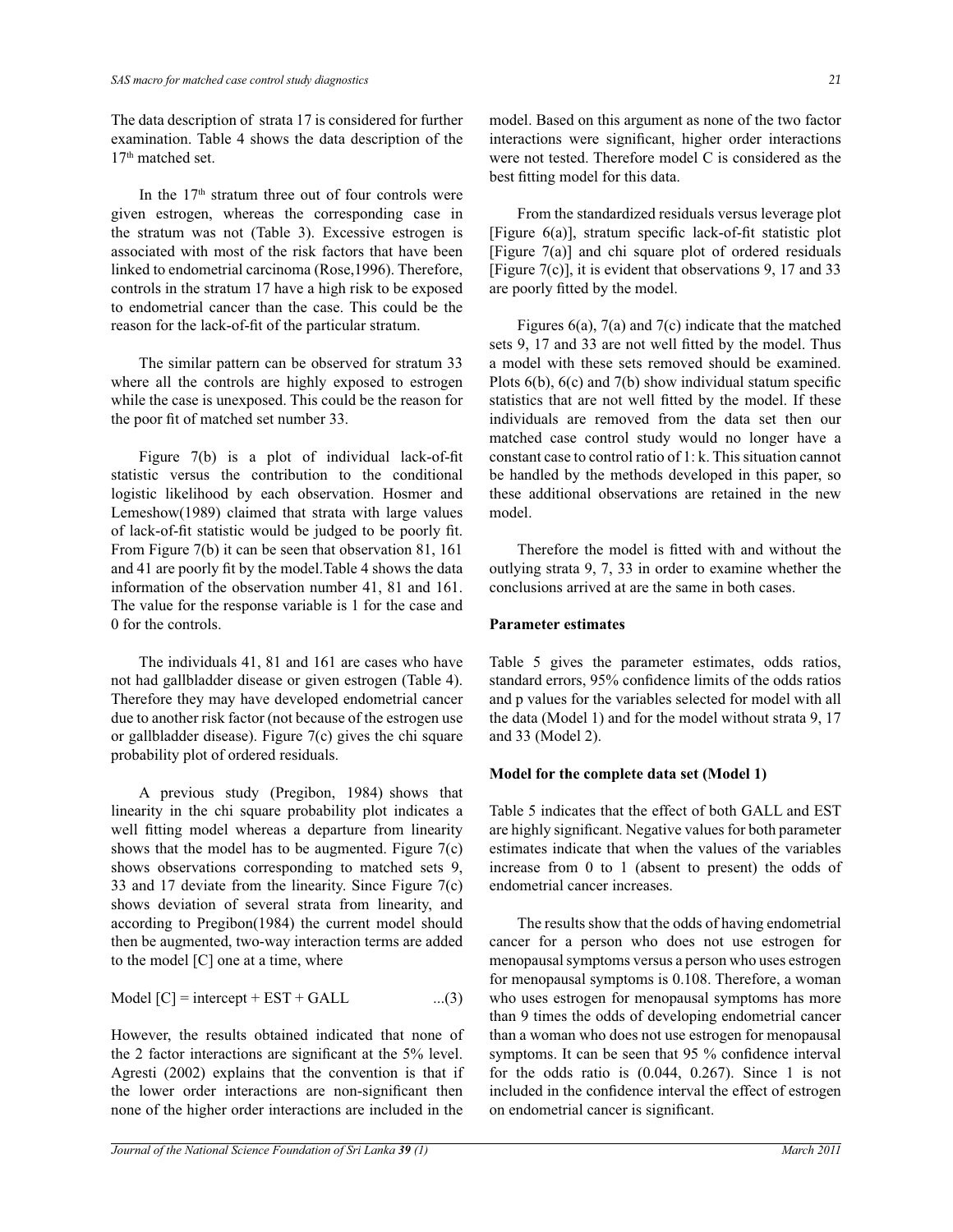The odds of having endometrial cancer for a person who does not have gallbladder disease versus someone who has had gallbladder disease is 0.271. Therefore a person, who has had gallbladder disease, has nearly 4 times more odds of developing endometrial cancer than a person who does not have gallbladder disease for developing endometrial cancer. From the Table 5 it can be seen that, 95 % confidence interval for the odds ratio is (0.123, 0.598). Since 1 is not included in the confidence interval, this is also significant.

## **Model for the data without strata 9, 17, 33 (Model 2)**

By removing these strata from the data set, the model is to be refitted and diagnostic plots are obtained.The strata 9, 17 and 33 are removed from the analysis and a conditional logistic regression model is refitted. Then the diagnostics are carried out from the computer programme that has been developed.

 Since the chi square probability plot of ordered residuals is the major diagnostic plot for the fit of the model, the corresponding plot for the modified data set is shown in Figure 8. It is clear that the plot is linear and the model fits the data well.

 Table 5 as expected indicates more highly significant results for model 2 than for model 1. This is because strata 9, 17 and 33 which were removed had cases without estrogen and controls with estrogen thus being in the opposite direction to the expected effect. Now the parameter estimates for both GALL and EST are higher in magnitude but have the same direction. Thus the conclusions reached from both models are the same indicating that both with and without the outlying strata the same conclusions are reached.

Therefore it can be concluded that, the best fitted model is:

$$
logit \ \{P_j(X_{ij})\} = \alpha_j + \beta^{\text{ EST}}_{ij} + \beta^{\text{ GALL}}_{ij}
$$

where  $i = 0,1,2,...,4$  and  $j=1,2,...,63$ ,  $EST_{ii}$  is the indicator of estrogen use for the i<sup>th</sup> individual in the j<sup>th</sup> strata and  $GALL<sub>ii</sub>$  is the indicator of gallbladder disease for the i<sup>th</sup> individual in the j<sup>th</sup> strata.

# **RESULTS**

From the analysis, it was found that, only the variables GALL and EST were significant in the model. None of the two factor interactions were significant. When the odds ratios were considered, it was found that, odds of getting endometrial cancer, for a person who has had

gallbladder disease, is nearly four times than a person who does not have the gallbladder disease. The odds of having endometrial cancer, for a person who is exposed to estrogen is more than nine times that of a person who is not exposed to estrogen.

# **DISCUSSION AND CONCLUSION**

SAS version 9.1 was chosen for the purpose of taking the parameter estimates and the design matrix of the conditional logistic regression model, which should be assessed. The main reason for choosing SAS 9.1 was that conditional logistic regression is available only for SAS 9.1 and newer versions. A user interface was designed in order to get the user inputs about the model and OLE automation was used to transfer the model and the data set information to the SAS system. A SAS macro was coded using global macro variables. These global macro variables were assigned to the PROC LOGISTIC procedure, so that SAS can fit the model for any number of variables. Then the parameter estimates and the design matrix of the considering model can be transferred to an Excel work book, using DDE method.

 Using these Parameter estimates and the design matrix, goodness-of-fit statistics were calculated and the necessary diagnostic plots were drawn using VBA macro for Microsoft Excel. VBA for Excel 2003 is used as the programming language for this computer programme, the main reason for this choice being that VBA macros can be incorporated with Excel easily. Microsoft Excel 2003 gives a massive spread sheet support, so that users can store their data up to 256 columns and 65536 rows.

 A conditional logistic regression model was fitted for the leisure world study data set, for identifying the factors affecting "endometrial cancer" as related to treatment with estrogen for menopausal symptoms and other risk factors.

 Chi square association test and the Fisher's exact test were used to identify the significant variables. All the variables (GALL, HYP, OB, EST, DOSE, DUR and NON) were significant at 20% level. Using the forward selection method, a conditional logistic regression model was fitted and only the variables GALL and EST were found to be significant at 5% level.

 For testing goodness of the fitted model Proc Logistic is only capable of giving delta-beta plots which explain the influence of each observation on the parameters of the model. On the other hand plots obtained from the developed computer programme, in addition provide information on stratum specific lack-of-fit statistics.